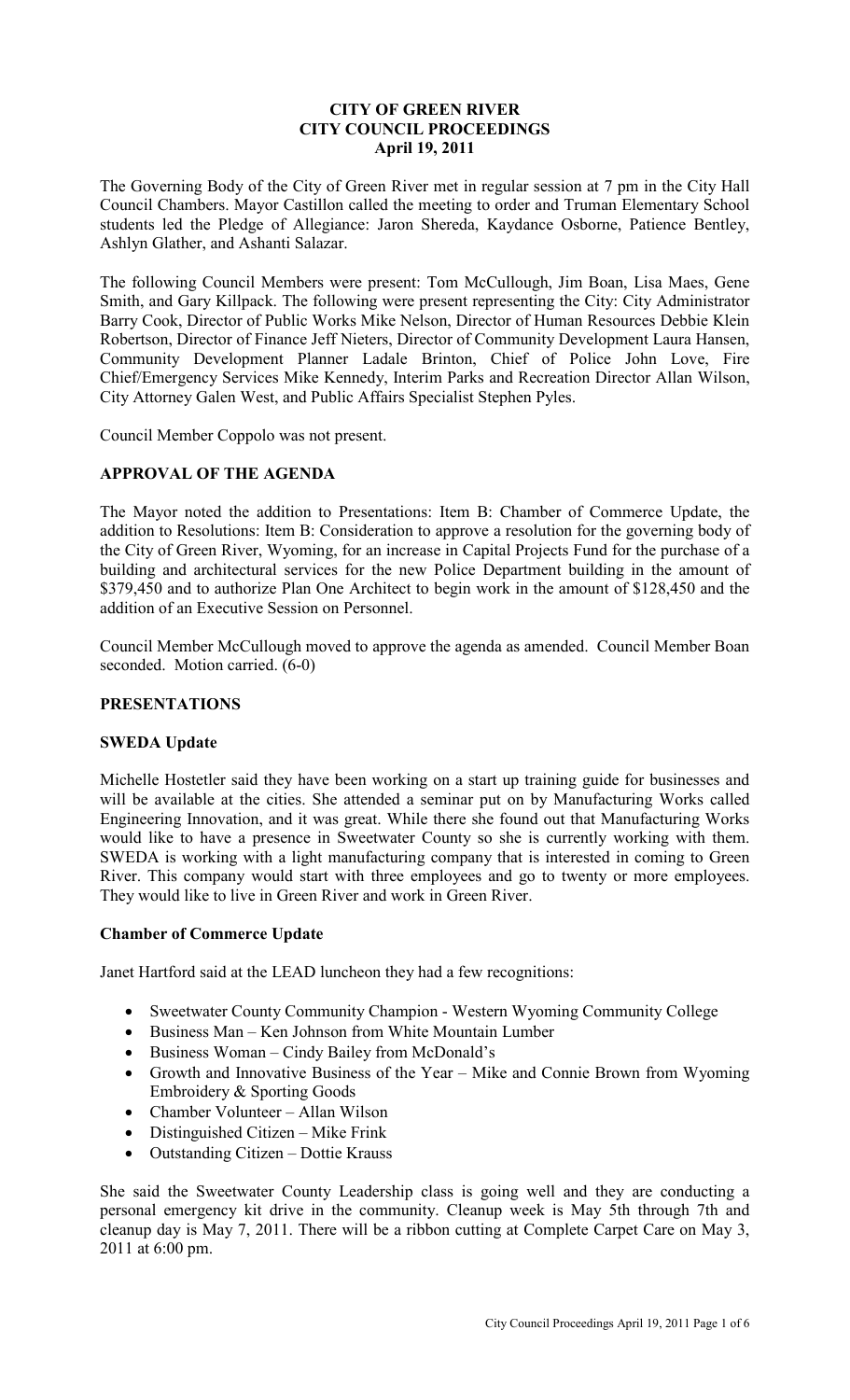The next Lunch and Learn will be April 20, 2011 at the Krazy Moose. There will be one on May 18, 2011 at the Wrangler, and one June 15, 2011 at Don Pedro's.

Ms. Hartford said in May the Visitor's Center will have a mustang viewing area. BLM has agreed to provide two yearling mustangs along with the hay and panels. She said the Visitor's Center will have a grand opening on May 12, 2011.

#### **PUBLIC HEARINGS**

#### **Appointing the Planning & Zoning Commission as the Board of Adjustment**

Mayor Castillon opened the hearing at 7:26 pm.

Ladale Brinton Community Development Planner said the proposed change was presented to the Planning and Zoning Commission at their meeting and it was unanimously approved.

There were no other comments or concerns presented. The Mayor closed the hearing at 7:29 pm.

### **ORDINANCES**

#### **Appointing the Planning and Zoning Commission as the Board of Adjustment**

### **First Reading: of an ordinance to amend the Green River Code of Ordinances to appoint the Planning and Zoning Commission as the Board of Adjustment.**

Council Member Boan moved to approve the ordinance on first reading. Council Member McCullough seconded.

Council Member Smith said he has served on both boards and he finds them to be very different. The context and environments are different so he does not support combining them.

Motion carried (5-1) with Council Member Smith voting no.

#### **Vehicle Parking Law**

### **First Reading: of an ordinance amending Section 24-24 of the Green River Code of Ordinances, City of Green River, State of Wyoming, amending the vehicles parking law.**

Council Member Killpack moved to approve the ordinance on first reading as follows:

- A It shall be unlawful for the owner or operator of any motor vehicle to park or allow the same vehicle to be parked on any street or ally within the city for a period of more than five consecutive days.
- B It shall be unlawful for the owner or operator of any towed vehicle to park or allow the same vehicle to be parked on any street or alley within the city for a period of more than seventy-two consecutive hours.

Council Member Maes seconded.

Chief Love said as the ordinance is written now it is unenforceable. He said he would like it to be a twenty-four hour period instead of seventy-two. This gives people plenty of time to unload and load. If it is changed back to seventy-two hours you will not get the trailers off the street during the week and that is why he recommends the twenty-four hours.

Council Member McCullough said the problem is the trailers sit too long. It does not matter if you move it during the seventy-two hours it has been there for too long so it should be ticketed.

Chief Love said it is not enforceable that way. If you mark the tire and it is moved they have to start the seventy-two hours again.

Council Member McCullough said the police officers need to observe when the trailers are on the streets.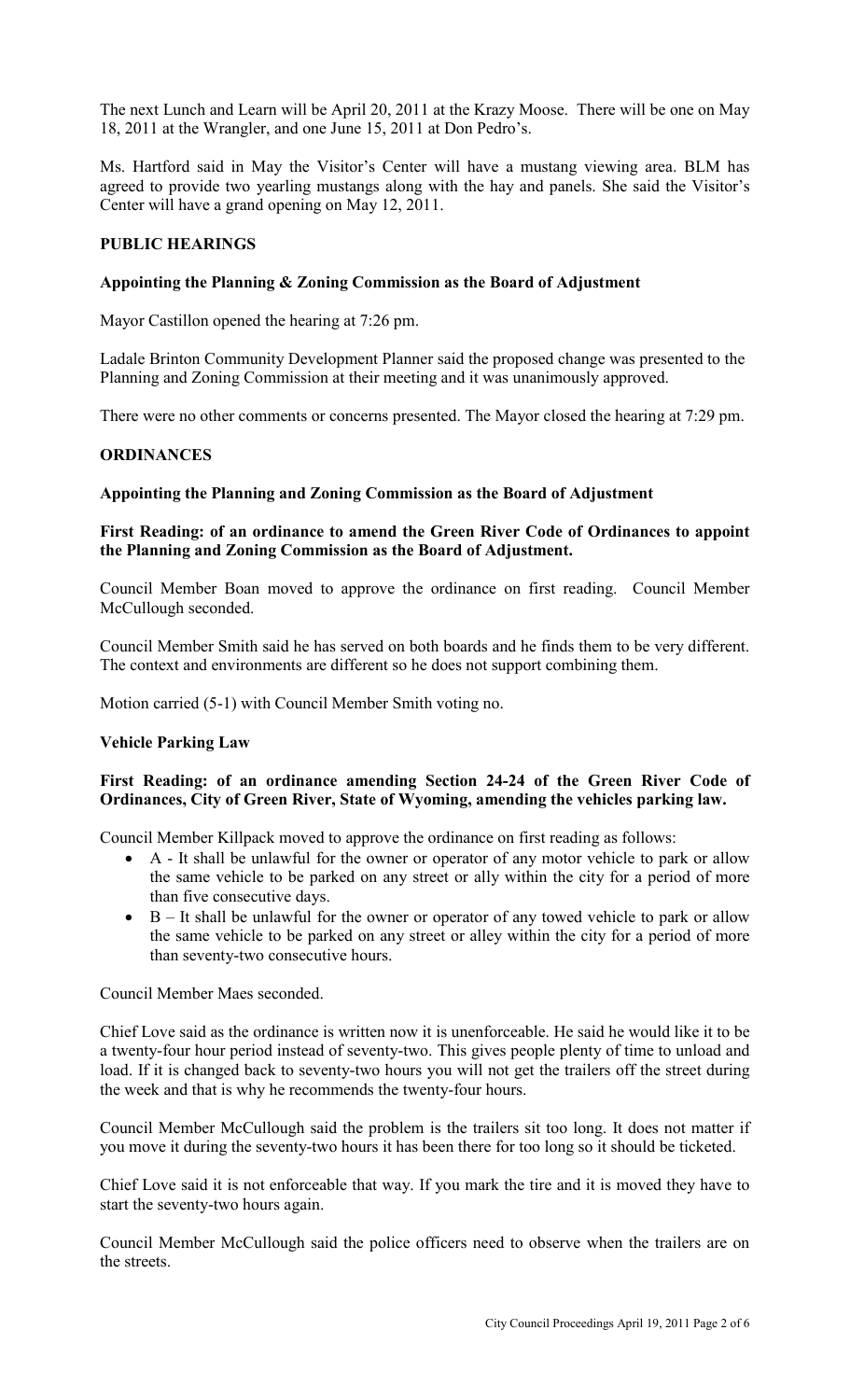Council Member Killpack said the only way they can enforce this is to make it where they cannot park the trailers on the street at all. All the people have to do is move the trailers a foot after the tires have been marked and there is nothing that can be done. If it was changed to no parking at all on the streets the officer can talk with the owner and give them a chance to move it, and if it is not done then they can ticket them. As soon as you put a time limit on it you cannot enforce the ordinance.

Chief Love said all they want is to be able to enforce the law.

The Mayor said it is still a safety issue. Council needs to decide if they want trailers to be able to park on the street or not.

Council Member Killpack said it would be more public friendly if they put it as not allowed on the street. He thinks this should be the same for vehicles too.

Council Member Boan asked if it would be enforceable if they have it at the twenty-four hour period. He said twenty-four hours is plenty of time to unload or load a trailer. He motioned to amend the time to twenty-four hours instead of seventy-two. Council Member Killpack seconded. Motion carried (4-2) with Council Members Smith and McCullough voting no.

Original motion carried (4-2) with Council Members Killpack and McCullough voting no.

### **RESOLUTIONS**

### **Arbor Day Donation**

**R11-16: A resolution for the governing body of the City of Green River, Wyoming, to approve an increase in revenue and expenditure authority to accept the donation into the General Fund for the Arbor Day Celebration in the amount of \$500.**

Council Member Maes moved to approve the resolution. Council Member McCullough seconded. Motion carried. (6-0)

### **Police Department New Building**

**R11-17: A resolution for the governing body of the City of Green River, Wyoming, to approve an increase in the Capital Projects Fund for the purchase of a building and architectural services for the new Police Department building in the amount of \$251,000.**

Council Member McCullough moved to approve the resolution. Council Member Boan seconded.

Council Member McCullough said he would like to place the architect on a workshop agenda to discuss the architect design.

Council Member Smith said he agrees with Council Member McCullough. They need to see how the design and architect fits in the budget and they will need to get an appraisal done.

Council Member Killpack asked if there was a reason Chief Love wanted to move forward so quickly.

Chief Love said he wanted to move quickly on the plans so they could be presented to the SLIB Board to receive part of the \$2 million in grants that are coming up.

Council Member Killpack asked when he had to have this done in order to present it to the SLIB Board.

Chief Love said it has to be done by June 30, 2011. He does not have a date for the meeting yet.

Council Member Killpack said if they have the architect come and do a presentation at a workshop in May it should give them plenty of time to prepare for the SLIB Board.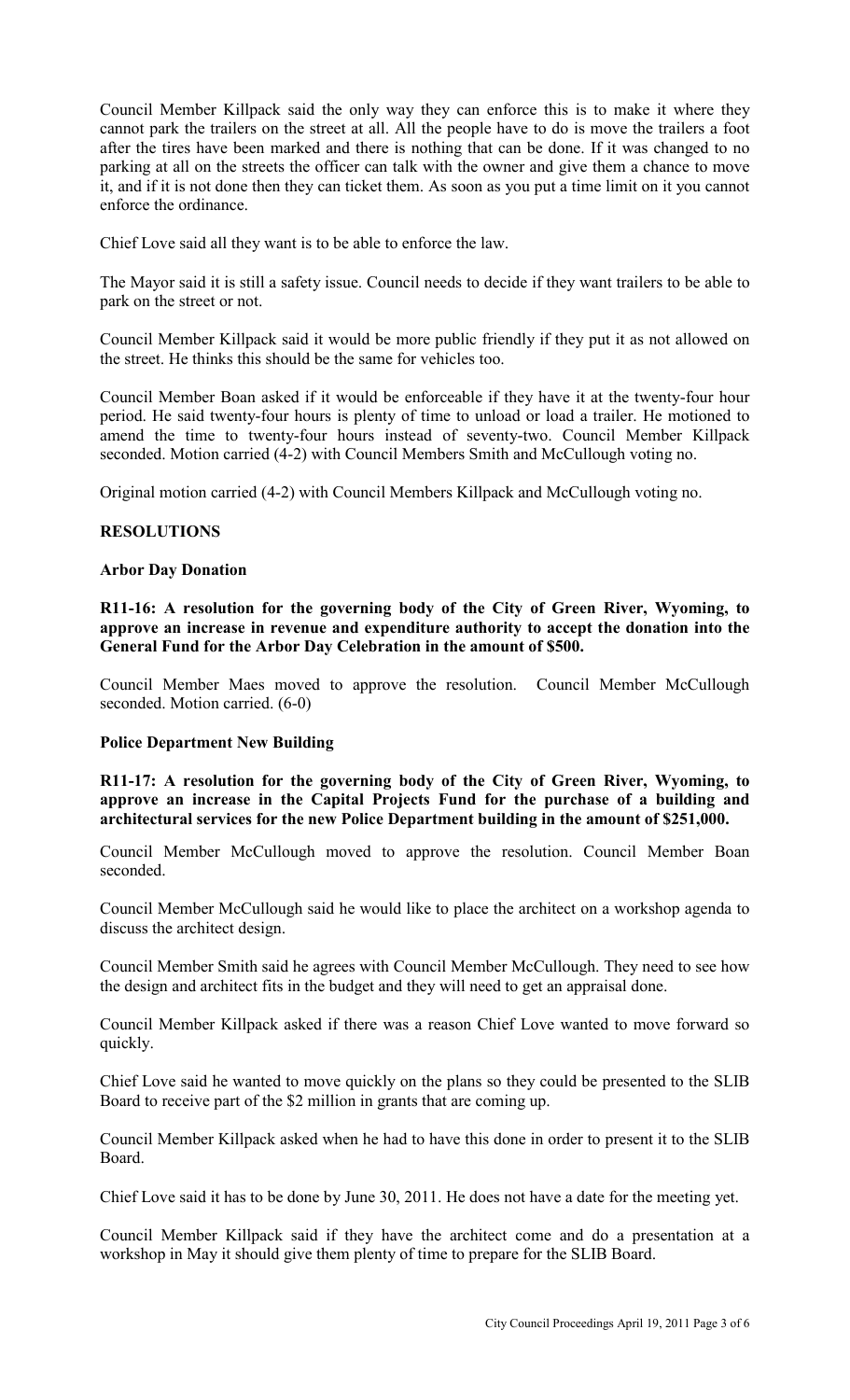Chief Love said he would have to find out what has to be done by the architect and how long it will take him to prepare the plans.

Council Member Killpack asked if there was money in the budget for this project.

Mr. Cook said no. It would have to be taken out of the unallocated fund balance or the Risk Management Fund. If any funds are taken out then funds will need to come out of somewhere else in order to balance the budget.

Council Member Boan called point of order. The motion is to buy the building and that is what they should be discussing.

Council Member Killpack motioned to make an amendment to add the purchase and the architect services in the amount of \$379,450 and authorize Plan One Architects to start work in the amount of \$128,450. No seconded was made.

Council Member Smith said it is important that they make sure this all fits in the big plan. He will support the discussion on the architect being put on the workshop agenda.

Council Member McCullough asked if they should put Plan One Architect on the May 10, 2011 workshop.

Council Member Maes asked if they could put it on the workshop agenda for April 26, 2011.

Council Member Boan said he will not vote on something until he has all the information to review first.

Council Members agreed to have it put on the agenda for May 10, 2011.

Motion carried. (6-0)

#### **COUNCIL ACTION ITEMS**

#### **City's Official and Alternate Voting Delegates for WAM Convention**

Council Member McCullough moved to appoint the Mayor as the City's official voting delegate and Barry Cook as alternate voting delegate to the WAM Annual Business Meeting. Council Member Boan seconded. The Mayor withdrew from the vote. Motion carried. (5-0)

#### **Catering Permit**

Council Member Killpack moved to approve the issuance of a Catering Permit to Black Rock, Inc. to cater alcoholic beverages for a wedding reception on Friday, May 13, 2011, from 6:00 pm to 12 am, at the Island Pavilion, pending approval by the Rock Springs governing body. Council Member Boan seconded. Motion carried. (6-0)

#### **Construction Manager at Risk**

Council Member Smith moved to authorize the city to enter into a contract with Groathouse Construction as the Contractor at Risk Firm for the Tomahawk Renovation Project pending legal review. Council Member McCullough seconded.

Mr. Cook said their presentation was excellent. They do have a lot of experience working as the construction manager at risk, and the city is looking forward to working with them.

Motion carried. (6-0)

# **CONSENT AGENDA**

Council Member Boan moved to approve the following consent agenda items. Council Member McCullough seconded. Motion carried. (6-0)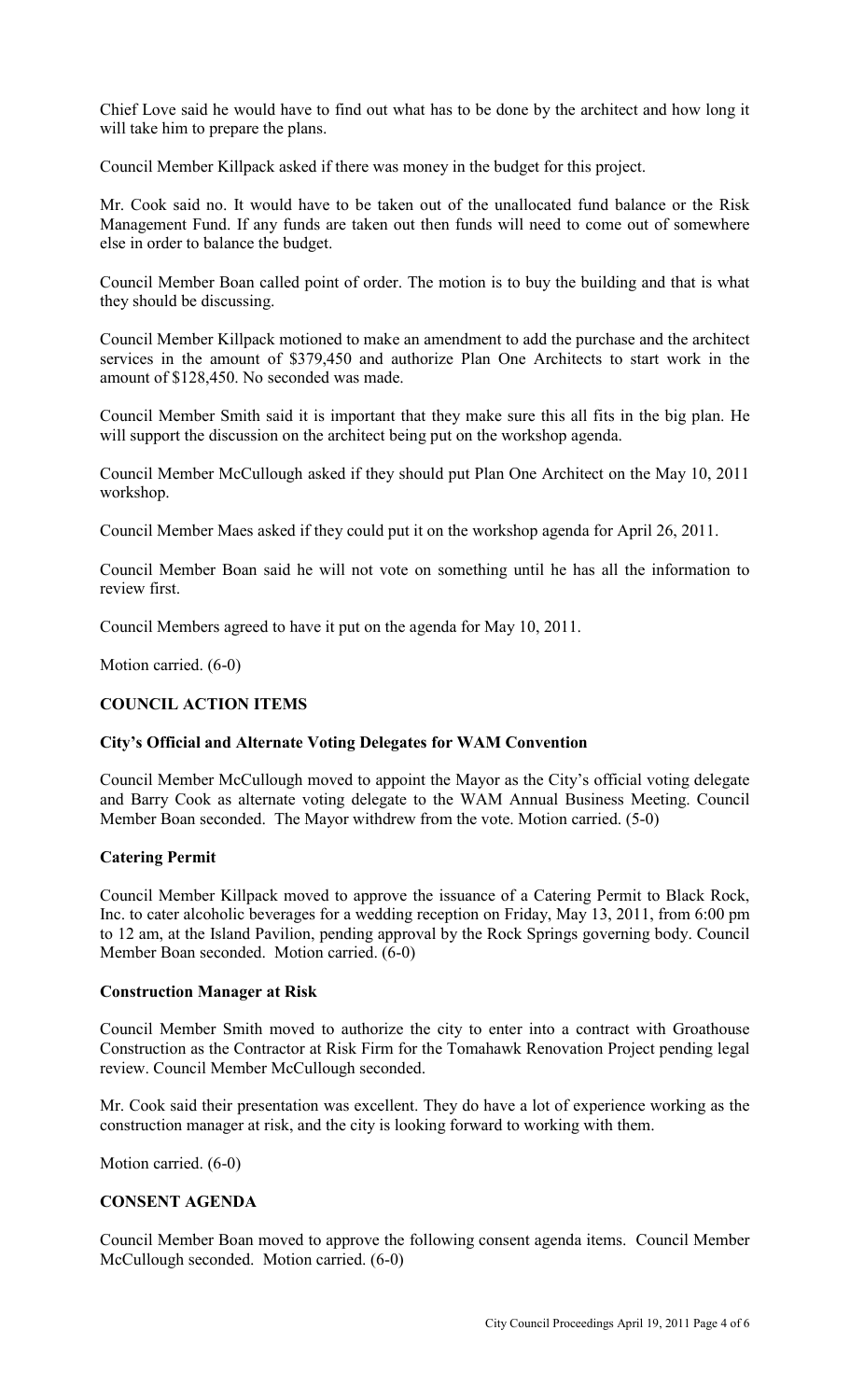- An advertising contract with Mills Publishing, Inc. for an ad in their Sports Guide Keeper edition for the Green River Expedition Freestyle Kayak Event in the amount of \$705.50.
- An agreement with Dowdle Folk Art/American Enterprise, and to deposit the revenue generated from the sales of the puzzles in the Art Development Program account number 15-900-9403.
- A three-year lease agreement with the White Mountain Archery Club for use of the FMC Red Barn for an annual lease fee of \$1000.
- An agreement for the 2011 concession stand operation at Stratton Myers Park with the Junior Babe Ruth League in the amount of \$300.
- The renewal of the Mutual Aid Agreement between the city of Green River, Wyoming and the town of Granger, Wyoming for the exchange of Emergency Response for the period of June 1, 2011 through May 31, 2012.
- Minutes for April 5, 2011
- Financial Reports and Payments of Bills:<br>Prepaid Invoices =  $$91,551.45$ Pre-authorization Payments =  $$759,500.00$  Payroll Expenditures =  $$331,896.38$

Outstanding Invoices  $= $404,333.78$ 

# **CITY ADMINISTRATOR'S REPORT**

Mr. Cook said on Friday, April 22, 2011 the city will celebrate Earth Day at the Public Works Facility from 10:00 am to 6:00 pm.

He said they can change the start time for workshops if they choose. Council agreed to change the workshop time to 6:30 pm starting in May.

Mr. Cook said he attended a committee and board meeting in Riverton, Wyoming where they are combining the Community and Economic Development and Public Safety, and the Energy Environment and Natural Resource Transportation Committee. They had an excellent presentation that was done by Linda Burton from Lander, Wyoming. She is working on a statewide coalition for after school programs. There was a legislative review on changes to some of the legislative issues for court and police. He found that many cities around the state are looking into deer ordinances. Kaycee, Wyoming has just finished a transfer station for \$900,000 so he is checking into that.

The summer WAM conference will be in Sheridan, Wyoming and the fall conference will be here in Green River, Wyoming.

He reminded council about the special council workshop on Tuesday, April 26, 2011 at 6:30 pm.

# **CITY ATTORNEY'S REPORT**

Mr. West had nothing to report.

### **MAYOR AND COUNCIL REPORTS**

Council Member Killpack had nothing to report.

Council Member Boan said this is the second time this month that something has been added to the agenda without giving the council time to look into it and it needs to stop.

Council Member Maes asked about the pothole on Uinta.

Mr. Cook said WYDOT has been notified about the pothole but they have not told him when they will come and fix it.

The Mayor said the city needs to send a letter to the commissioners or director of WYDOT since there has been no response.

Council Member Maes asked about the yellow line on the street at the Mesa. She wants it extended so people cannot park there where it blocks the view.

Council Member McCullough said thanks to all the people who attended the Citizen Summit.